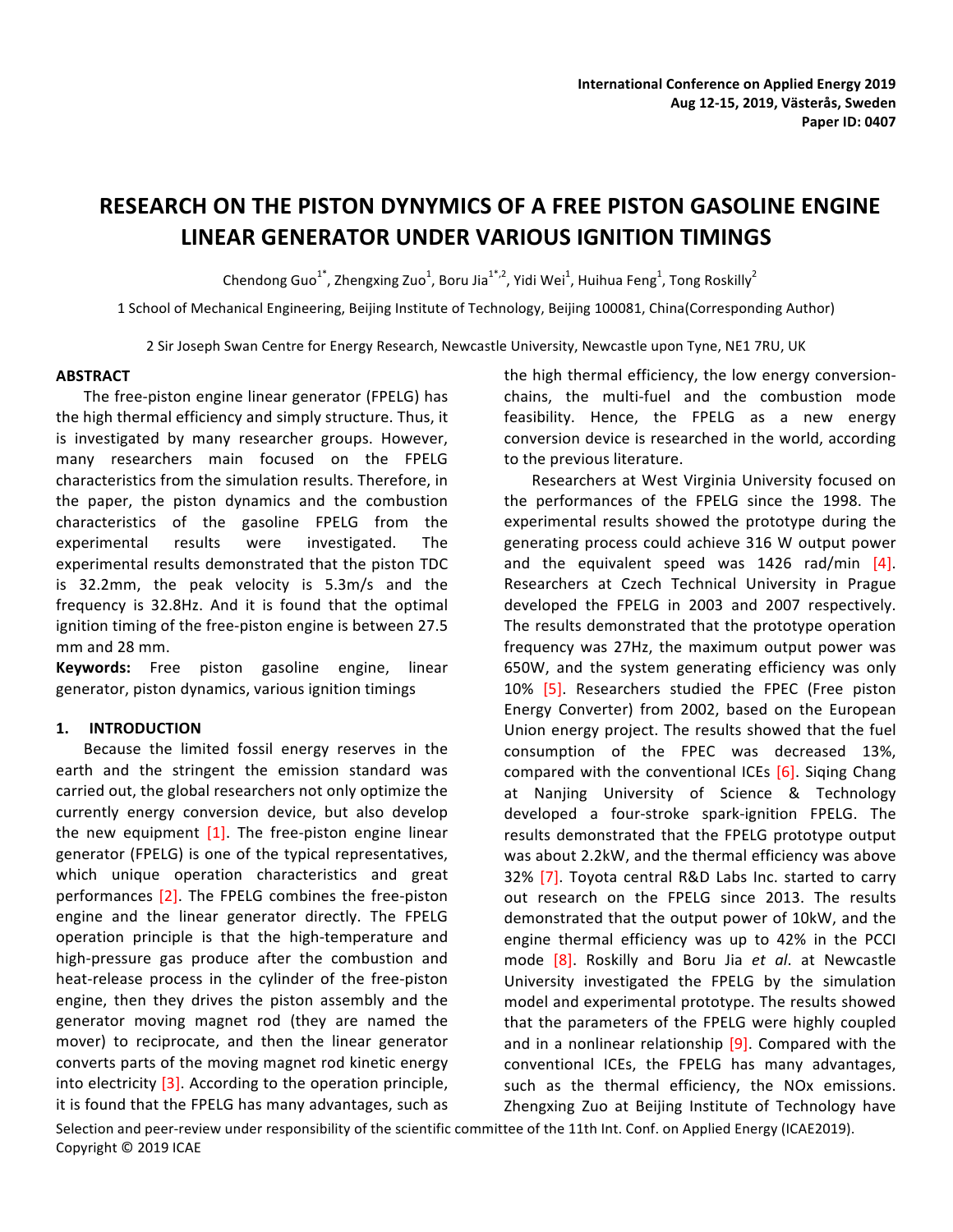designed two types of the FPELG respectively, namely spark ignition FPELG and compression ignition FPELG [10]. The piston dynamics, the combustion characteristics, the performances and control strategies of the FPELG were researched by coupling the zerodimensional model and the three-dimensional model.

According to the discussions above, it is found that many researchers had done much work of the PFELG. However, few researchers studied on the piston dynamics and the combustion characteristics of the FPELG by the experimental results. Therefore, this paper aims to research on the piston dynamics of the FPELG during the stable generating process from the experimental data. As for the spark ignition engine, the ignition timing is a key parameter. Thus, this paper focuses on the piston dynamics of the FPELG under various ignition timings during the stable generating process. And the results could provide a useful guidance for optimize the performances and the combustion characteristics.

## **2. FPELG SYSTEM**

# *2.1 Prototype configuration*

According to the previous literatures, it is found that the dual-piston dual-cylinder type FPELG has higher power to weight ratio and less mechanical components, compared with the other types  $[3]$ . Hence the dualpiston dual-cylinder type FPELG is applied in this paper. The main structure is shown in Figure 1, and the main parameters of the FPELG are summarized in Table 1.



1. Spark plug 2. Piston 3. Cylinder 4. Fuel injector 5. External load 6. Air-intake tube 7. Scavenging port 8. Exhaust port 9. Stator 10. The connecting rod

Fig 1. The main structure of the FPELG

|  | hla 1 Main naramatars of the prototyne |  |  |
|--|----------------------------------------|--|--|

| Table 1 Main parameters of the prototype |        |  |  |  |  |
|------------------------------------------|--------|--|--|--|--|
| Parameters                               | Values |  |  |  |  |
| Cylinder Bore (mm)                       | 52.5   |  |  |  |  |
| Equivalent Effective stroke (mm)         | 34.0   |  |  |  |  |
| Piston and connecting rod mass (kg)      | 4.2    |  |  |  |  |
| Thrust force constant (N/A)              | 89.9   |  |  |  |  |
| Back EMF constant (V/m/s)                | 76.0   |  |  |  |  |
| Coil resistance (ph-ph) $(\Omega)$       | 7.0    |  |  |  |  |
| External load resistance $(\Omega)$      | 100.0  |  |  |  |  |

# *2.2 FPELG operation process*

According to the FPELG principle, it is found that its operation process as following. Firstly, the linear motor/generator runs as a motor during the starting process  $[2]$ . When the in-cylinder mixed gas state meet the ignition condition, it means that the starting process was completed. Secondly, the conversion system, as shown in Figure 2, is enabled. At the same time, the linear motor/generator runs as a generator. And the ignition system and the injection system are enabled. The operation process of the FPELG prototype is illustrated in Figure 2.



Fig 2. The FPELG operation process *2.2 Testing and controlling system*

Based on the physical prototype of the FPELG, the testing and controlling system of the FPELG is designed, according to the previous paper [1]. As for the testing system, the real-time in-cylinder gas pressure and the mover displacement are collected. And the in-cylinder gas pressure sensors is selected to measure the incylinder gas pressure. The built-in encoder of the selected commercial linear generator is used to measure the piston displacement. The measuring range of encoder is from 0 to 318mm, and sensitivity is 0.01mm [11].

# **3. PISTON DYNAMICS AND ENGINE OPERATION PERFORMANCES**

## *3.1 Piston dynamics*

According to the FPELG prototype, the experimental results of the piston displacement and the in-cylinder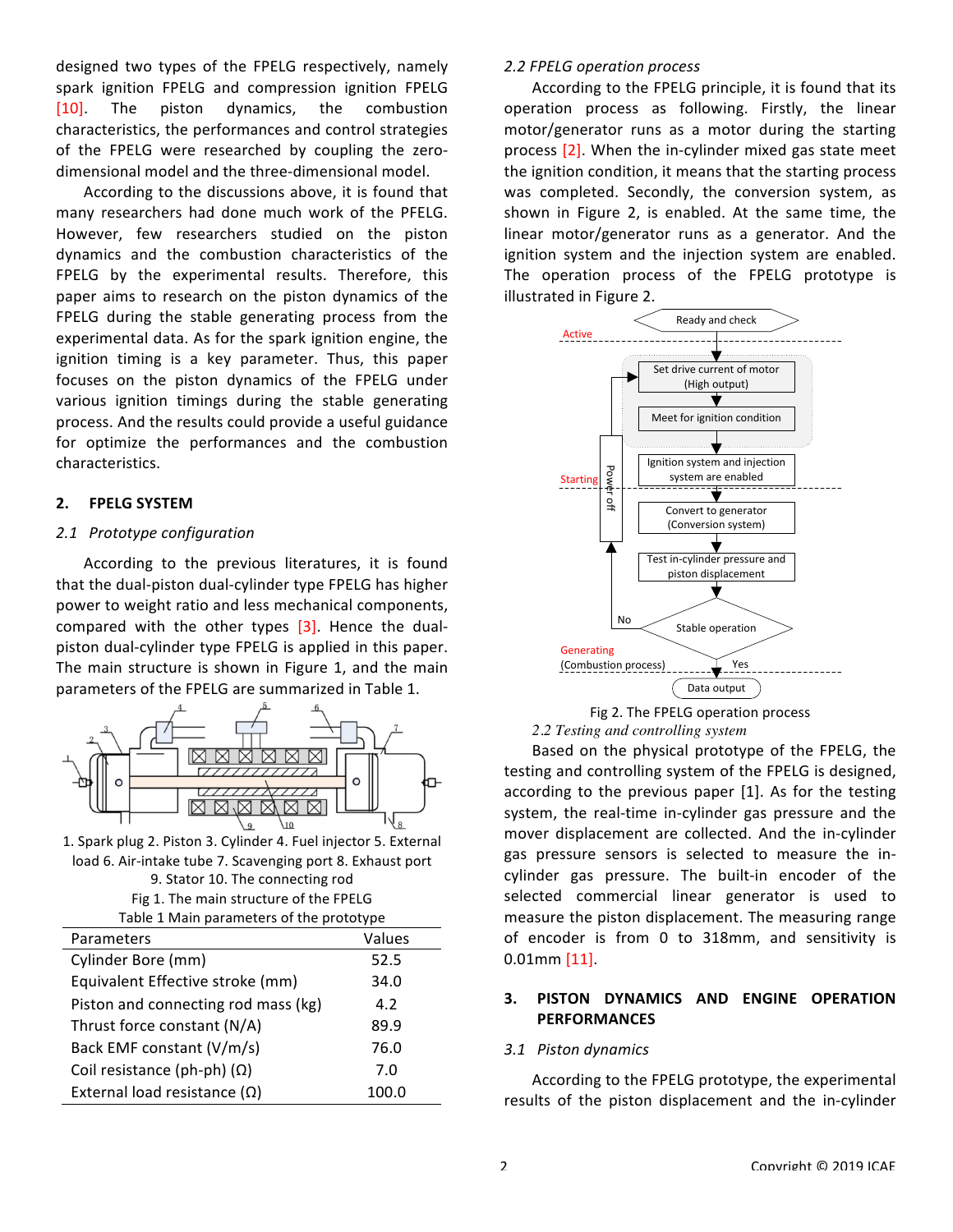gas pressure were showed in Figure 5. In the Figure, the time from 2.0s to 3.0s, the FPELG operated in the starting process (the linear generator run as a motor), and the FPLEG during the generating process when the time from 6.0s to 10.0s. It can be seen from Figure 5 that the peak in-cylinder gas pressure could reach to 35bar when the FPELG operated in the generating process. Compared with the peak in-cylinder gas pressure when the FPELG operated in the starting process, it was found that the FPELG could operate stably during the generating process. Meanwhile, the Figure 5 displayed that the piston TDC was changed in each cycle, due to the crankshaft of the FPELG was cancelled and the forces of the piston were depended on the in-cylinder gas pressure, the friction force and the electromagnetic force from the linear generator. And the results in the paper were the same as the previous paper [2].



Fig 5. Experimental results of the piston displacement and in-cylinder gas pressure

Due to the FPELG has not the crankshaft, the piston movement is free. The piston TDC was various in each cycle during the generating process. In order to research accurately on the piston dynamics and the performances of the FEPLG during the generating process, the statistical analysis method and the weighted mean method were used in the paper. During the experimental process, the weighted average of 200 tested consecutive cycles is applied in order to eliminate the effects of the piston TDC cyclical variations. The processing results of the piston displacement versus velocity profile was showed in Figure 6. It was found that the piston TDC was 31.8 mm, the peak piston velocity was about  $4.9$  m/s, and the engine operation frequency was about 30.5 Hz when the FPELG operated in the generating process, according to the experimental results. While the engine operation frequency was only about 14 Hz when the FPELG during the starting process. The engine operation frequency during the generating process was increased, compared with that during the staring process. Because the input energy of the FPELG during the staring process was much less than that operated in the generating process. 



Fig 7. The processing results of the piston displacement versus velocity profile

Compared with the conventional ICEs, the FPELG has eliminated the crankshaft system. Thus, the ignition timing of the FPELG was depended on the piston displacement. In the paper, the ignition timing (ignition position) is defined as the distance from the ignition position to center of the two cylinder heads.

The experimental data was processed by the above methods, the piston operation parameters, such as the piston TDC, the peak piston velocity and the free-piston engine operation frequency profiles were showed in the Figure 8, when the engine under different igniting timing. It can be seen that the piston TDC was 32.3 mm and the peak piston velocity could reach to 5.3  $m/s$ when the ignition timing was 27.5 mm. In addition, the operation frequency of the FPELG was about 32.8 Hz. The piston TDC and the peak velocity were both increased when the ignition timing from 26.5 mm to 27.5 mm. With the ignition timing continues to retarded, the piston TDC and the peak velocity were both decreased. And the peak in-cylinder gas pressure changed trend was the same as the piston TDC, it increased firstly and then decreased.

Meanwhile, it can be seen from the Figure 9 that the piston operation parameters profile was not monotone changed with the ignition timing increased. With the ignition timing retarded, a portion of incylinder mixed gas was combusted under the expansion process, then the piston TDC, the peak piston velocity and the operation frequency decreased, when the ignition timing was abled after the piston displacement